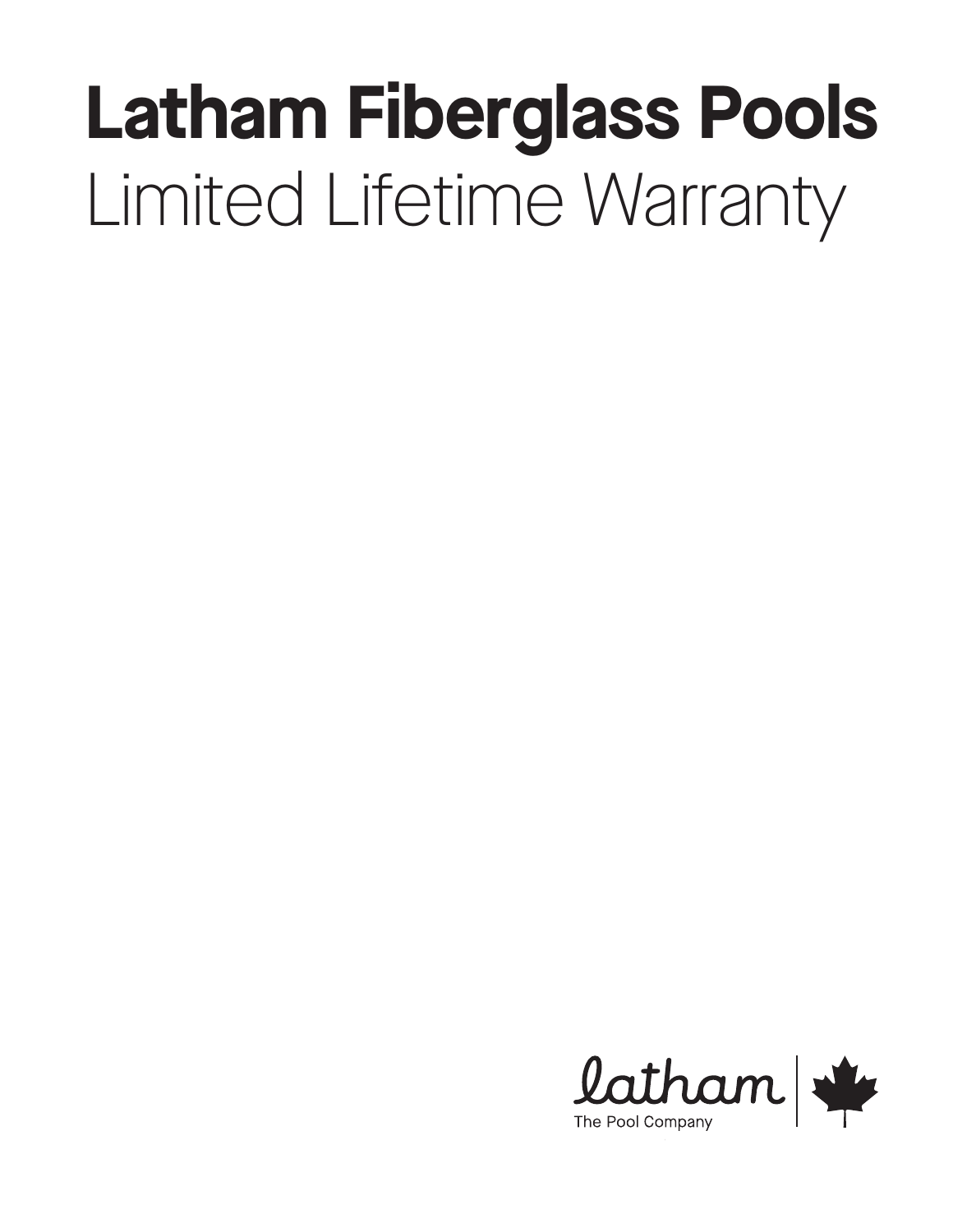### **Limited Lifetime Warranty**

 $\n *ath*$ am

Latham Pool Products, Inc. (the "Manufacturer") does hereby warrant its fiberglass pools (the "Pool") as follows:

- 1. This Limited Lifetime Warranty (the "Warranty") covers the Pool, as more particularly set forth in Sections 2 and 3 below, subject to the requirements and exclusions detailed herein. The Warranty extends only to the original purchaser of the Pool ("you" or "Buyer") at retail and only to residential applications. This Warranty does not extend to or apply to non-residential applications, including commercial applications. This Warranty does not extend to or apply to pools sold by the Manufacturer as "blemished" or pools sold "as is," as designated on the original invoice issued by the Manufacturer. This Warranty gives you specific legal rights, and you may also have other rights which vary from Province to Province.
- 2. **COVERAGE OF THE STRUCTURE:** Manufacturer warrants the Pool against leaking due to structural failure, as defined below, caused by faulty workmanship or materials used in the manufacturing of the Pool shell for as long as the original Buyer at retail owns the Pool. For purposes of this Warranty, "structural failure" is defined as water loss due to fracture, void, crack, or other similar separation of the Pool which arose from a defect in the Manufacturer's workmanship or materials, and which did not result from and/or arise due to the excluded occurrences, circumstances, situations, causes and/or contributing factors identified in the "LIMITATIONS AND EXCLUSIONS" section below. Manufacturer only warrants the Pool to hold water.
- 3. **COVERAGE OF THE SURFACE:** The surface finish of the Pool (the cosmetic gelcoat finish, referred to the as the "Surface Finish") is warranted against osmotic blistering due to defects in materials or workmanship for as long as the original Buyer at retails owns the Pool.
- 4. **COVERAGE OF THE TILE:** Notwithstanding anything contained herein, this Warranty shall apply to tile affixed by Latham to the Pool for three (3) years from the date Latham ships the Pool. With regard to tile, Latham shall warrant against damage to tile line resulting from the original transportation of the unit, as well as its workmanship in the application of the tile.
- 5. This Warranty shall be to the benefit of the Buyer when, and only when all the following are satisfied:
	- a) The original installation was done by either:
		- I. Manufacturer, or a duly authorized dealer of Manufacturer, or
		- II. A licensed contractor, or Buyer, provided contractor or Buyer, has fully complied with all applicable provincial and local building codes, the ANSI/APSP-5 Standard for Residential Inground Swimming Pools, 2011 published by the Association of Pool and Spa Professionals (APSP), the Manufacturer's Use & Care Manual for Fiberglass Swimming Pools ("Owner's Manual"), and installation procedures adopted and approved by Manufacturer. Such compliance shall be solely and exclusively determined by the Manufacturer.
	- b) Manufacturer has received payment in full for said Pool.
	- c) Buyer cooperates with Manufacturer and provides access to the Pool during normal business hours.
	- d) The Pool remains full of water at all times. **THE POOL IS DESIGNED TO REMAIN FULL OF WATER AT ALL TIMES.**
	- e) The Pool is used and maintained in accordance with the Owner's Manual.
	- f) Proper water chemistry/water balance is maintained consistent with the guidelines referenced in Owner's Manual. Improper water chemistry/corrosive water can cause damage to pool surfaces, pool equipment, pool decks, and bathers. Pool water must be tested weekly by your pool professional, and adjustments should be made per Latham's guidance as outlined in the Use and Care Guide.

 Retain the printouts of the water test results and recommended adjustments in the event of a warranty claim. Such records of water test results and recommended adjustments shall be produced at Manufacturer's request. For pools equipped with a salt chlorine generator ("SCG"), please read carefully, and follow the guidelines set forth by the manufacturer of your SCG.

General parameters: Chlorine: 1-3ppm pH: 7.2-7.6 TA: 80-120 Calcium Hardness: 250-350 CYA: 40-60 LSI: -0.3 - +0.3

#### **Failure to maintain proper water chemistry may lead to algae growth, which may or may not be visible by the naked eye. Latham shall not be responsible for damage and/or injury caused by the failure to maintain proper water chemistry.**

- 6. **INSTRUCTIONS FOR MAKING A WARRANTY CLAIM:** If you experience an issue with your Pool, and the issue is covered by this Warranty, as set forth in Sections 2 and 3 above, subject to the requirements and exclusions detailed throughout this Warranty, you provide written notice to the Manufacturer within ten (10) days of discovery of the condition potentially covered by the Warranty. However, in the event of damage occurring in transportation of the Pool, you must notify us within five (5) days. To do so, send an email to FGPwarranty@lathampool.com, which must contain the following information:
	- a) Your name, address, phone number, and email address;
	- b) The serial number of the Pool, which can be located on the second step of the Pool;
	- c) The date of installation of the Pool, and the name of the dealer who installed the Pool; and
	- d) A detailed description and pictures of the issue or condition you believe is covered by the Warranty.

#### **Failure to provide written notice containing the foregoing information shall constitute a waiver of any obligation of Manufacturer to perform under this Warranty.**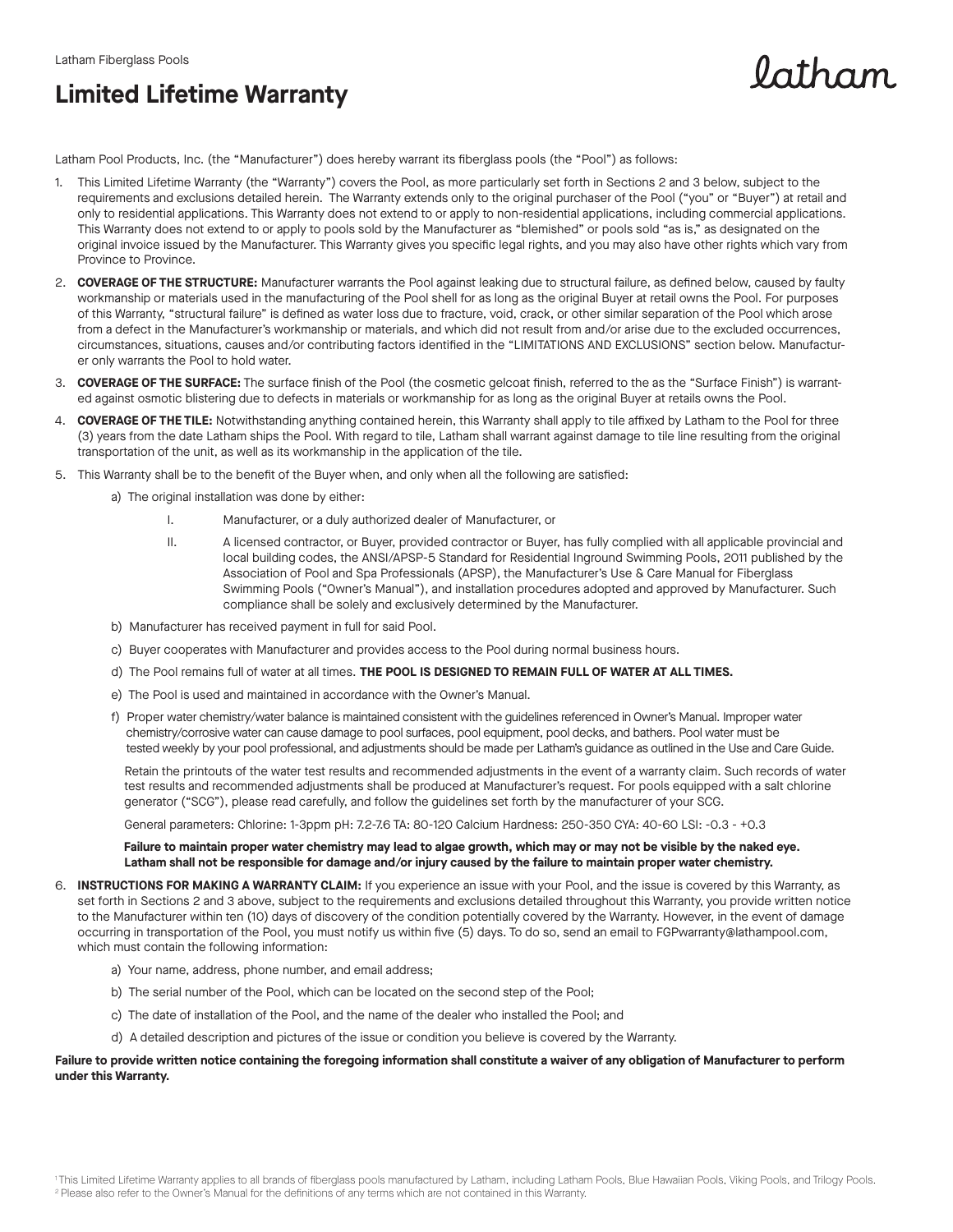## **Limited Lifetime Warranty**

7. **INSTALLATION:** Latham pools are sold and installed by independent dealers. As such, Latham does not warrant, and makes no representations with regard to, the installation of the Pools. Latham Pool Products disclaims any legal and equitable responsibility for any act or omission by any dealer. This disclaimer includes, but is not limited to, any damage to the Pool caused by improper storage, loading, transportation, installation, and any other act or omission of any such dealer. In the event you submit a claim which the Manufacturer, in its sole discretion, determines to be caused by the improper installation or maintenance of the Pool, we reserve the right to reject that claim in full on notice to you.

 $0$ atham

#### 8. **LIMITATIONS AND EXCLUSIONS: Manufacturer does not warrant against and this Warranty does not cover:**

- a) Failure resulting from improper installation, which is defined as a failure to comply with any of the following:
	- I. Applicable provincial and local building codes;
	- II. Standards published by the Association of Pool and Spa Professionals (APSP);
	- III. The Owner's Manual; and
	- IV. Installation procedures adopted and approved by Manufacturer.
- b) Damage to tile resulting from installation of the Pool, decking, or other attendant structure(s).
- c) Damage to or failure resulting from the installation of any additional equipment or attachments to the Pool such as fittings, skimmers, piping, lighting fixtures, wiring, rails, ladders, slides, or any other accessories.
- d) Damage to or failure resulting from the installation or use of any attendant structures to the Pool such as decks, concrete, waterfalls, fountains, or spas.
- e) Damage to fencing, grass, shrubbery, driveways, walks, trees, patios, water, or other improvements occasioned in the course of making any repairs or replacements made pursuant to this Warranty.
- f) Damage or failure resulting from improper or unauthorized draining of the Pool or the rising of the ground water table above the Pool water level.
- g) Loss or cost of replacement of water or chemicals, or other similar losses, which may arise due to the structural failure.
- h) Repairs made by any other party other than an authorized representative of the Manufacturer, or a contractor approved by Manufacturer.
- i) Costs associated with removal of Pool and/or installation of a replacement Pool.
- j) Fading, staining, discoloration, cracking (including hairline cracks), or in any manner changing appearance or texture of the Surface Finish other than osmotic blisters (See 4f above).
- k) Discoloration or deterioration caused by abnormal use of the Pool, failure to maintain proper water chemistry, failure to follow the instructions in the Owner's Manual, or other negligence.
- l) Fading, staining, and/or discoloration of the tile and the grout.
- m) Any damage caused or contributed to by accident, negligence, abuse, misuse, act of God, or act of nature (including, but not limited to, flooding, fire, settling of soil, or shifting of earth).
- n) Any damage caused by Buyer's failure to provide reasonable or necessary maintenance to the Pool.
- o) Any damage due to runoff water or from the failure to drain rainwater away from the pool and deck area.
- p) The horizontal beam of the Pool ("Beam") is not considered part of the Pool's Surface Finish for warranty purposes. The Manufacturer recommends and assumes that the Pool Beam will be covered by cantilever deck, stone, brick pavers, or other suitable coping material. Color variances, crazing, mold marks, spider cracks, chips or other inherent blemishes in the Beam are not cause for Warranty claim.
- q) When a cosmetic or surface repair is performed by Manufacturer, potential; shade and/or color variance may be observable and will be deemed acceptable in satisfaction of this Warranty.
- r) In the event of a claim under this Warranty, Buyer agrees that time is not of essence. Manufacturer will not compensate for loss of use, inconvenience, or replacement cost to refill Pool or chemically condition Pool water resulting from any Warranty repair.
- 9. **RECEIPT OF LITERATURE:** Buyer warrants and represents that he/she has read and understood all of the literature published and/or distributed by Manufacturer with regard to the subject Pool, including but not limited to the Owner's Manual, and agrees to adhere to the recommendations and requirements included in such literature.
- 10. **PERFORMANCE:** In the event of a covered structural failure, as defined above, Manufacturer (or its authorized representative) shall refund the purchase price of the Pool shell received by Manufacturer, repair, or replace the Pool shell to restore its structural integrity, defined as the Pool's ability to hold water. The choice of refunding the purchase price, repairing, or replacing the Pool shall be at the discretion of the Manufacturer. In the event of osmotic blistering of the surface finish, as defined above, Manufacturer or its authorized agent shall have the option at its sole discretion of refunding the purchase price paid to Manufacturer, repairing the affected area of the Pool, or providing a replacement Pool. In the event of Pool replacement due to structural failure or osmotic blistering, Manufacturer shall not be liable for any costs associated with removal/ disposal of the original Pool or installation of the replacement Pool, including, but not limited to transportation and lodging costs associated with delivery of the replacement Pool. Repairs may require modification in length, width, depth, color, or texture of the Pool. In the event of repair, Buyer is responsible for draining and bracing the Pool, and removing all hydrostatic (ground) water from around Pool.